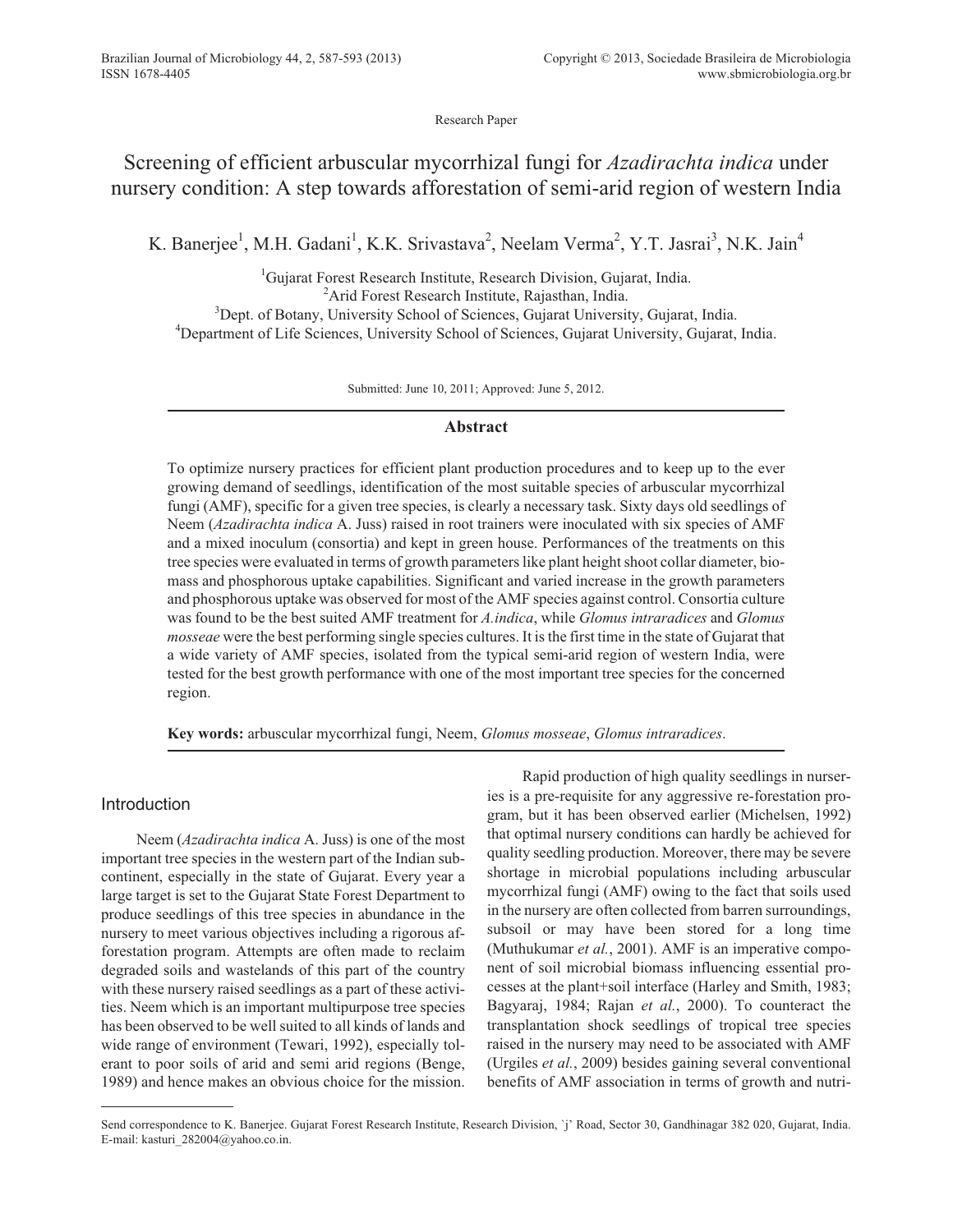ent uptake. It may further be noted that *in vitro* culture of AMF is rather cumbersome and hence a large quantity of inoculum production is highly cost ineffective to warrant inoculation of the soil under field condition. Inoculation in the nursery, on the contrary, may provide dual benefits of being inexpensive and providing better vigour of seedlings to cope with transplantation.

AMF are rather obligate symbionts and their role in plant growth and nutrient uptake is well documented (Srinivas *et al.*, 1988; Arya, 1999; Sumana and Bagyaraj, 1999; Garg *et al.*, 1999; Kumar *et al.*, 2000; Bhattacharya *et al.*, 2000; Sharma and Adholeya, 2000; Prasad, 2002). It has been observed that roots of Neem are profusely colonized by AMF and it is considered as a highly mycorrhizal dependent tree species (Habte *et al.*, 1993).

Most AMF can form association with susceptible plants, regardless of the genetic diversity or geographical distribution of the two symbionts. Furthermore, the formation and function of mycorrhizas can be quite variable among fungal species and even among isolates of the same species (Smith and Smith, 1997; Smith *et al.*, 2000). A fairly wide range of functional diversity in AMF could have lead to the observed differences among fungal species in the manner they facilitate host plants in resisting biotic and abiotic stress (Smith and Read, 1997). It is, however, more conventional to define in terms of plant growth responses, which may vary monotonically from unprecedented increment in growth to neutral depending on the particular plant-fungus combinations and environmental conditions (Johnson *et al.*, 1997). Plant fungus combinations that promote optimum plant growth are believed to be those that provide the greatest amount of Pi to the plant for the least amount of photosynthate transferred to the fungus (Burleigh *et al.*, 2002). Further, it was reported that different species of AMF differ to the extent by which they increase nutrient uptake and plant growth (Bagyaraj *et al.*, 1989). Hence, the need for selecting efficient AMF that can be used for inoculating different plants was emphasized (Bagyaraj *et al.*, 1989). Most of the studies performed earlier in this context are either highly region specific or symbionts specific and knowledge base is far from sufficient as far as the western part of India is concerned.

The objective of the present study was to screen the AMF species, isolated from the semi-arid region and local AMF isolated from the rhizosphere of Neem in order to select an efficient inoculant species of AMF for Neem in nurseries.

#### Materials and Methods

#### Experimental site

The study was conducted at the forest nursery of Basan Research range, Gandhinagar, Gujarat (23°13' N: 72°41' E, altitude: 80 m). The Gandhinagar district has multi seasonal climate with an average precipitation of 667

mm. Minimum temperature records 7.5 °C in winter and maximum temperature records 45 °C in summer. [Gandhinagar District Panchayat, Gujarat Government 2008- 09]. Plants were grown using a 14 h day /10 h night cycle.

#### Plant and fungus material

Seeds of Neem were procured from Basan research range, Forest Department of Gujarat. Seeds were collected from candidate plus trees (CPT) of Gandhinagar research range. Sand+soil based pure cultures of *Glomus intraradices, Glomus reticulatum, Glomus fasciculatun, Glomus mosseae and Glomus constrictum* were obtained from Arid Forest Research institute (AFRI), Government of India, Jodhpur, Rajasthan. Pure cultures of *Glomus aggregatum* and mixed inoculum (consortia) culture were prepared from soil samples collected from nearby plot of Neem plantation at Basan research Range. The composition of consortia was identified to be *Glomus* (79%), *Gigasspora* (8%), *Sclerocystis*(5.3%), *Scutellospora* (5%), *Acaulospora* (2.7%) following *Schenck and Perez* (1987). These fungi were multiplied as pot culture using sterilized sand:soil mix (1: 2 v/v) as the substrate and *Zea mays* as the host in a green house. After 120 days of growth, shoots of *Zea mays* were severed and the substrate containing hyphae, spores and root bits was air-dried and used as the inoculum.

# Seedling production

Seeds were sown in plastic trays filled with sterilized sand: soil mixture  $(1:2 \text{ v/v})$ . Sterilization was done by autoclaving the sand:soil mixture three times at 121 °C and 15 psi pressure for 60 min at an interval of one day. Seeds were germinated in the germination tray within 8 days and the seedlings were maintained there for another 3 days. At the end of 11 days the healthy seedlings of uniform length (2.5 cm) were selected and transferred to root trainers of 150 cc capacity containing unsterile nursery soil:sand:compost (2:1:1 v/v). The soil had a pH of 8.4 (1: 1 soil to water extract ratio), EC- 0.24 mS cm<sup>-1</sup> and organic carbon- 0.29% (Walkley and Black, 1934). It contained 12.5 mg kg<sup>-1</sup> available P (Olsen *et al.*, 1954), 180.35 mg kg<sup>-1</sup> available K Ghosh *et al.*, 1983), and an indigenous AMF population of 206 spores  $100 \text{ g}^{-1}$  of soil and an inoculum potential of 900 infective propagules  $g^{-1}$  soil (Porter, 1979). The seedlings were maintained there for 75 days.

## AM inoculation

Two month old seedlings were inoculated with seven AMF inocula viz. *G. intraradices, G. reticulatum, G. fasciculatum, G. mosseae, G. constrictum, G. aggregatum* and consortia. On the basis of their abundance in these soil types, emphasis was given on the *Glomus* species while selecting the AMF isolates. Each seedling in the root trainer was inoculated near the root zone at the rate of 10,000 infective propagules. Same amount of sterile inoculum,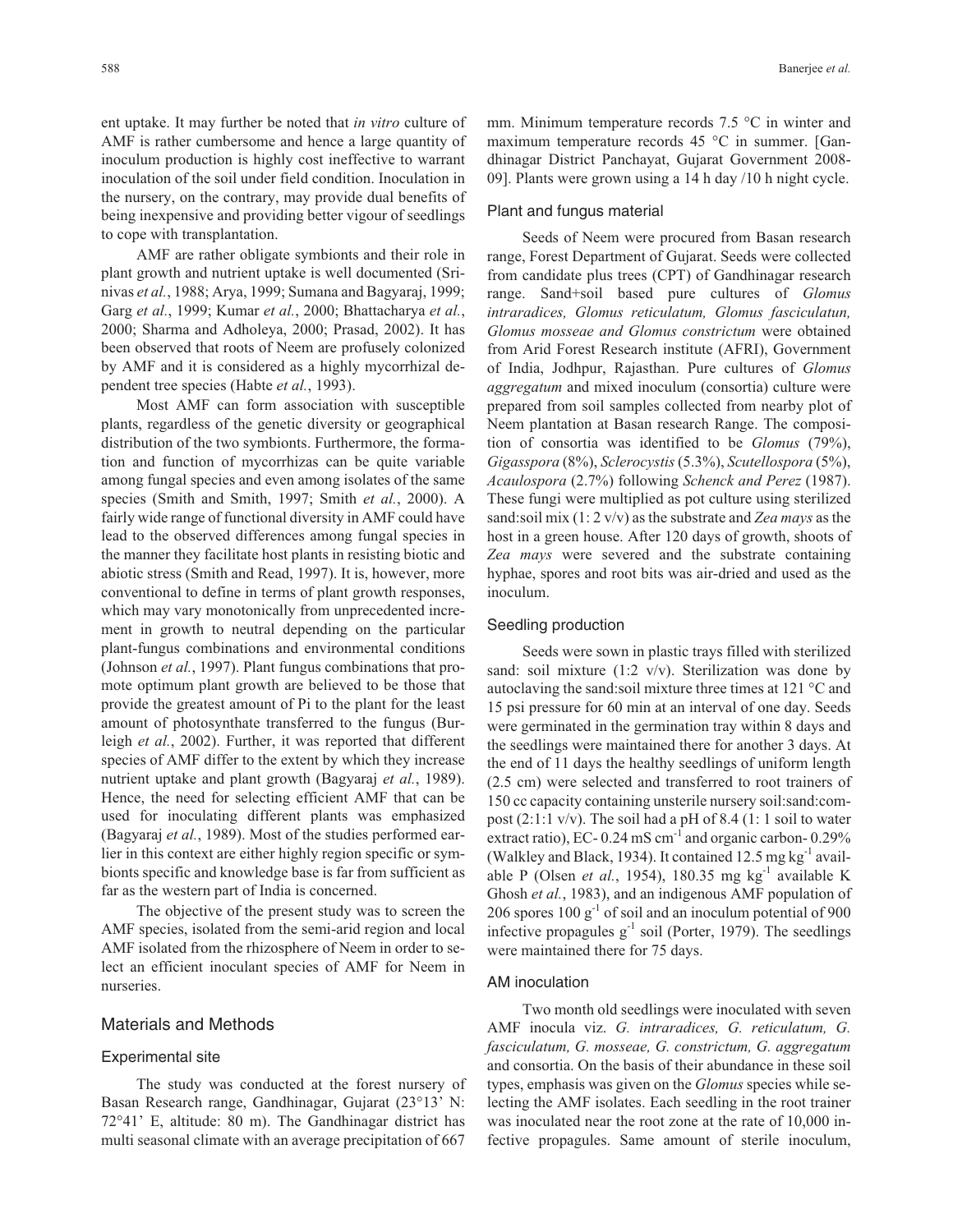which had been autoclaved thrice at  $121 \degree C$  and  $15$  psi pressure for 60 min at an interval of one day, was applied to the control (non-noculated with AMF) seedlings. The experiment was laid out in completely randomized design (CRD). There were four replicates for each of the eight treatments (including control) with 24 plants per replicate, total 768 plants. Watering was done as per requirement.

After 75 days seedlings were transferred from root trainers to polybags containing 1.5 kg of same nursery soil: sand: compost mixture and maintained under ambient condition with normal watering in the green house. Each bag contained one seedling. The bags were rearranged every 15 days to ensure uniform growth conditions.

#### Data collection

Plant height was measured from soil surface to the growing tip of the plant. Collar diameter was measured 1 cm above the soil surface using vernier callipers. These two parameters were recorded bimonthly after plantation. However, only observations recorded at the end of the experiment are presented in this paper. Plants were harvested after 210 days. At harvest, observations on morpho-physiological parameters like, plant fresh weight, plant dry weight, root colonization, spore density and phosphorous uptake were recorded.

Plant dry weight was determined after drying the plant sample at 80 °C to a constant weight in a hot air oven.

The AM fungal spores were isolated from the rootzone soil by wet sieving and decanting technique (Gerdemann and Nicolson, 1963), examined under stereo zoom microscope (Leica® Combistereo), counted and expressed as spore density. For examining root colonization, roots of seedlings receiving different AMF treatments were separated from soil samples and processed to investigate the mode of colonization by AMF. The roots were cut into 1 cm pieces, cleared and stained with trypan blue (Phillips and Hayman, 1970). 100 root pieces were selected randomly, mounted in lactophenol, and examined for AM fungal infection by using compound microscope. The Percentage of root colonization was determined according to Giovannetti and Mosse (Giovannetti and Mosse, 1980).

#### Phosphorus estimation

Grinded and sieved (< 2 mm) plant samples were digested, using tri-acid mixture as described in (Jackson, 1973). 0.5 g plant samples were placed in 100 mL cooled conical flask and then 5 mL of tri-acid mixture  $(HNO<sub>3</sub>:$  $H<sub>2</sub>SO<sub>4</sub>$ : HClO<sub>4</sub>), (9:2:1) was added. The digestion was carried out at 180 to 200 °C until a clear solution remained after the acids were largely volatilised. After complete digestion the final volume was made up to 50 mL. For phosphorus estimation 10 mL of digested plant material was placed in 50 mL volumetric flask, with 20 mL distilled water and 15 mL mixture of dilute  $HNO<sub>3</sub>$ , Ammonium molybdate (5%) and Ammonium metavanadate (0.25%) in equal proportions (1:1:1). The volume was made up to 50 mL with distilled water and the yellow colour intensity was read at 485 nm using Systronics Vis Spectrophotometer-166.

# Statistical analysis

The final data was subjected to one - way Analysis of Variance (ANOVA). Based on the outcome of ANOVA on all data, post-hoc analysis had been performed in the form of Duncan's Multiple Range test (Duncan, 1955) to separate the means. Linear regression analysis was used to assess the relationship between AMF colonization, growth parameters and phosphorous uptake.

# **Results**

The response of Neem to inoculation with different AMF treatments showed certain distinctive features. Results of height, plant biomass (fresh and dry) and collar diameter are shown in Table 1. Significantly longer plant height had been observed for all the treatments against control. Plant height had increased maximally for consortia (mixed inoculum) (41.06%) against the control. Consortia

**Table 1** - Effect of different treatments on growth of *A. indica*.

| Treatment       | Plant height $*$ (cm) | Fresh weight <sup>*</sup> $(g)$ | Dry weight <sup>*</sup> $(g)$ | Collar diameter* (mm) |
|-----------------|-----------------------|---------------------------------|-------------------------------|-----------------------|
| Control         | 20.19 e               | $49.00 \text{ e}$ f             | $17.00$ def                   | 2.47 <sub>b</sub>     |
| G. aggregatum   | 25.48d                | $44.75$ fg                      | $17.00$ de                    | 3.22a                 |
| G. fasciculatum | $26.33$ cd            | 47.75 efg                       | $16.00$ efg                   | 3.57a                 |
| G. constrictum  | 26.43 bcd             | $52.50$ de                      | $16.00$ efg                   | 3.31a                 |
| G. reticulatum  | 26.45 bcd             | 57.25 d                         | 18.50d                        | 3.47 a                |
| G. mosseae      | $27.06$ bc            | 73.00 abc                       | 23.75 bc                      | 3.24a                 |
| G. intraradices | 27.40 <sub>b</sub>    | 73.25 ab                        | 24.75 ab                      | 3.36a                 |
| Consortia       | 28.48 a               | 75.25a                          | 26.50a                        | 3.39a                 |

\*Mean of 60 observations.

Values without common letters differ significantly at  $p = 0.05$ .

Significance tested by Duncan's Multiple Range Test.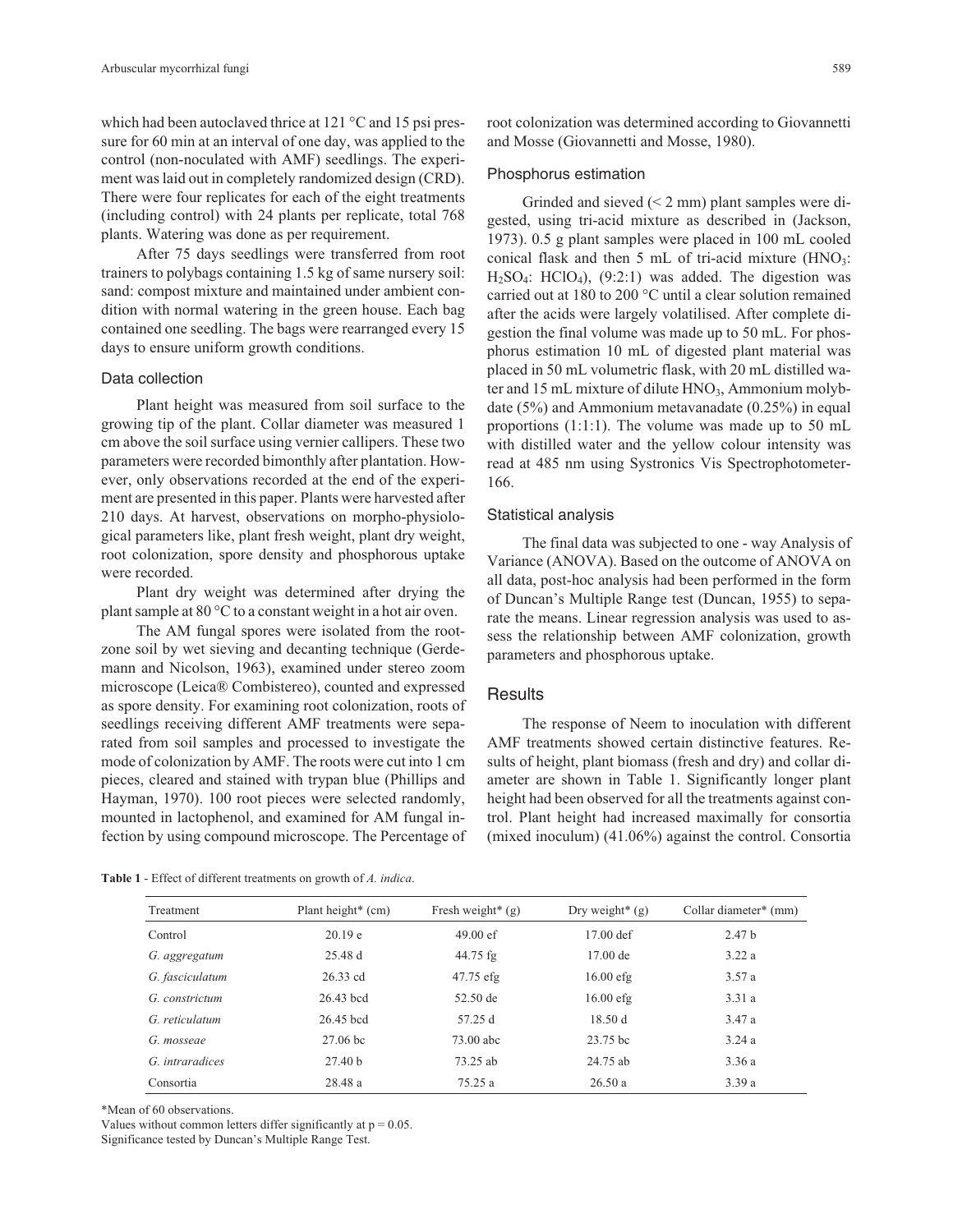had been closely followed by *G. intraradices* (35.7%) and *G. mosseae* (34%). *G. reticulatum*, *G. constrictum* and *G. fasciculatum* were at par with each other. *G. aggregatum* and *G. fasciculatum* varied significantly with *G. intraradices* while significant variation had also been observed between *G. aggregatum* and *G. mosseae*. Collar diameter increased significantly in all AMF treated plants as compared to control. However, no significant variation had been observed among the other treatments. Collar diameter had increased maximally by AM inoculant *G*. *fasciculatum* (44.53%) against control. Inoculated plants exhibited significant increase in plant biomass with respect to untreated controls. Majority of the treatments except *G. aggregatum, G. fasciculatum* and *G. constrictum* had shown significant increase in plant fresh weight as compared to control. Consortia treatment had shown maximum increase (53.57%). Consortia, *G. intraradices* and *G. mosseae* varied significantly with respect to *G. reticulatum*, *G. constrictum*, *G. fasciculatum* and *G. aggregatum.* However, no significant difference had been observed among Consortia, *G. intraradices* and *G. mosseae* as well as between *G. fasciculatum* and *G. aggregatum*. With respect to dry weight, only Consortia, *G. intraradices* and *G. mosseae* varied significantly from the control. Maximum increase in plant dry weight had been observed for Consortia (56%). Performance of consortia, *G. intraradices* and *G. mosseae* are rather similar.

AMF inoculation in Neem seedlings had exhibited significant influence on uptake of phosphorous. Plants inoculated with *G. intraradices* and *G. fasciculatum*, showed significantly higher P concentration in leaves than noninoculated control, while, for *G. reticulatum*, *G. mosseae, G. constrictum* and control similar responses had been recorded (Table 2). Minimum P concentration in leaves had been observed for *G. aggregatum*.

Microscopic examination of stained roots had shown colonization with all the species of AMF tested, as shown

**Table 2** - Effect of different treatments on phosphorous concentration in leaves of *A. indica*.

| Treatment       | A. indica                               |
|-----------------|-----------------------------------------|
|                 | Phosphorous concentration in leaves*(%) |
| Control         | $0.10$ cde                              |
| Consortia       | $0.07$ efg                              |
| G. aggregatum   | $0.04$ g                                |
| G. constrictum  | $0.10$ cdef                             |
| G. mosseae      | $0.11$ cd                               |
| G. fasciculatum | $0.21$ ab                               |
| G. reticulatum  | 0.11c                                   |
| G. intraradices | 0.23a                                   |

\*Mean of 4 observations.

Values without common letters differ significantly at  $p = 0.05$ . Significance tested by Duncan's Multiple Range Test.

in Table 3. Hyphal structures were found in abundance in plant root samples. All the treatments varied significantly with the control plants both in case of root colonization and spore density. Highest root colonization percentage (97.5%) was recorded with *G. intraradices* as compared to 61% in non-inoculated control. At the end of the experiment, maximum AMF spore count was recorded for the treatment *G. mosseae* (630 100  $g^{-1}$  of soil) showing its better proliferating ability as compared to other AMF (Table 3).

High correlation  $(r = 0.92)$  was observed between percentage root colonization and plant height. Phosphorous concentration in leaves was highly correlated  $(r = 0.82)$ with plant dry weight.

# **Discussion**

The data acquired from nursery trial undoubtedly gave a clear evidence of positive response of Neem towards mycorrhization by AMF. This work may prove to be essential for implementation of AMF inoculations in the Gujarat state forest nurseries much more effectively and as a routine process. Inoculation with different species of AMF resulted in the improvement of growth and nutrient uptake to different extent. AMF species selected for the study were given preference on the basis of their abundance in rhizosphere soil of Neem present in arid and semi-arid soils of western India (Mohan and Verma, 1995; Pande and Tarafdar, 2004). Those AMF species were given preference for inoculation purpose in view of their higher probability of symbiotic association with Neem.

From the outcome of the trial it can be inferred that AMF inoculation in unsterile soil definitely boosted the growth of the seedlings, as previously reported from other plant species (Michelsen, 1993; Vasanthakrishna *et al.*, 1994). In general it had been observed that significant growth and nutrient uptake efficiency were obtained when the number of infective propagules and/or spore density

**Table 3** - Effect of different treatments on root colonization and spore number.

| Treatment       | Root colonization*<br>$(\%)$ | Spore number/100 g<br>soil* |
|-----------------|------------------------------|-----------------------------|
| Control         | 61 c                         | 271d                        |
| Consortia       | $90$ ab                      | 562 abc                     |
| G. aggregatum   | 86.5 <sub>b</sub>            | 514 c                       |
| G. constrictum  | 84 b                         | 596 ab                      |
| G. mosseae      | $93$ ab                      | 630a                        |
| G. fasciculatum | 88 ab                        | 510c                        |
| G. reticulatum  | 85 b                         | 555 abc                     |
| G intraradices  | 97.5 a                       | 557 abc                     |

\* Mean of 8 observations.

Values without common letters differ significantly at  $p = 0.05$ . Significance tested by Duncan's Multiple Range Test.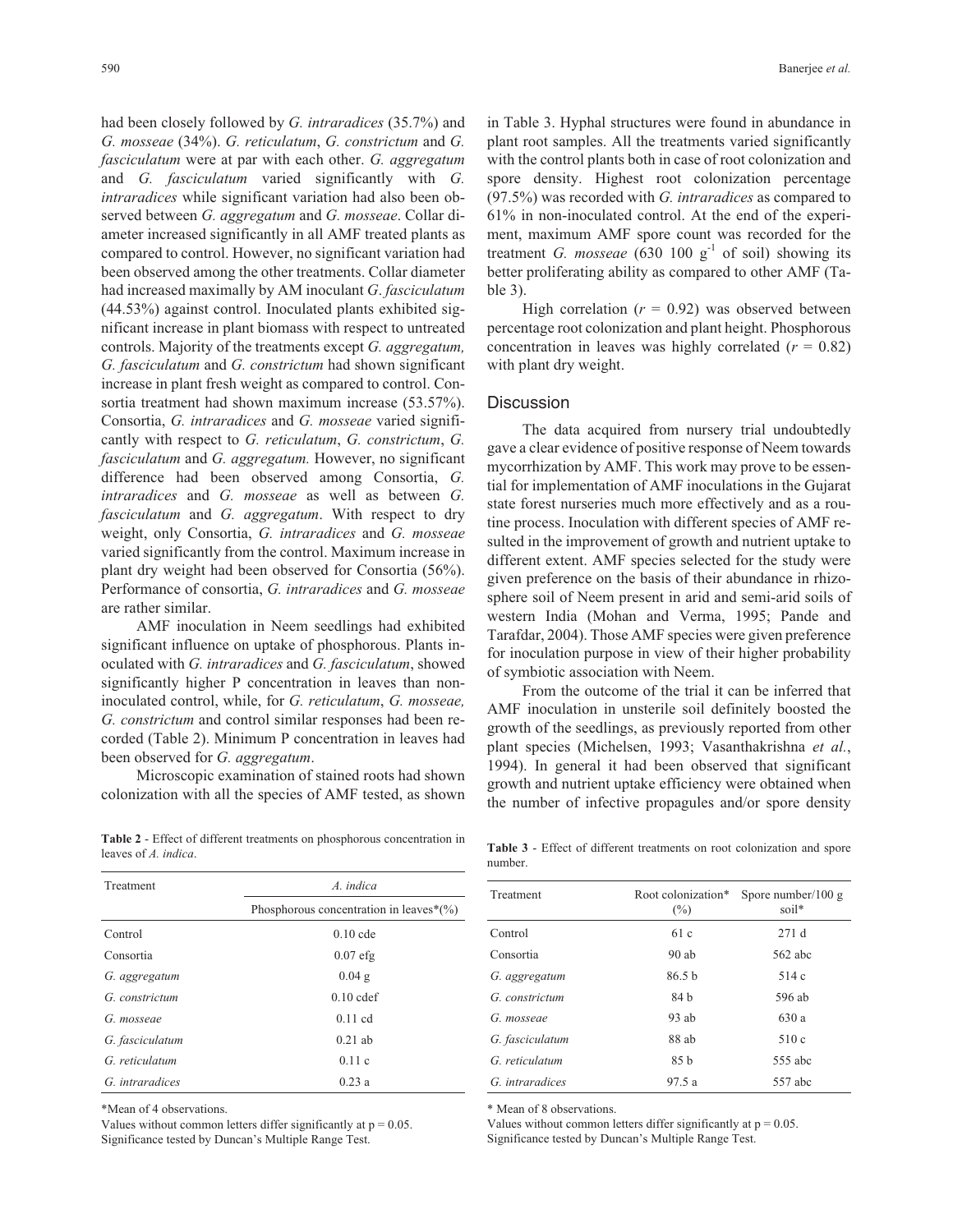was low in the soil (Reena and Bagyaraj, 1990). However, the soil used in this study was having a considerable spore population (219 spores  $100 g^{-1}$ ). Hence, the improved effect of inoculation in the unsterilized substrate can be attributed to the ineffectiveness of the indigenous AMF, in agreement with the earlier findings (Bagyaraj *et al.*, 1989; Reena and Bagyaraj, 1990) and better competitive ability of the intro duced AMF over the native AMF in colonizing the roots. Presumably the indigenous inoculum level of AMF was in adequate to support plant growth to the extent as observed in the presence of an additional mycorrhizal inoculum.

*G. intraradices* and *G. mosseae* were found to be the best single species cultures for Neem in terms of the growth parameters, AMF colonization and spore density. This is in contrast with the earlier findings (Prasad, 2002) where *G. fasciculatum* had been screened as the best suited species for Neem. Improved growth parameters in plants are often complemented by enriched nutritional whereabouts (Jeffries, 1987). In case of P uptake, *G. intraradices* was closely followed by *G. fasciculatum*. This also emphasizes the importance of host specificity for determining the role of AMF. A rather wide range of variation in the symbiotic capacity of all AMF inoculants with respect to this particular tree species concerned was observed. Relatively higher P concentration (0.23%) in leaves had been recorded for *G. intraradices* in our case than that recorded (0.126%) by Muthukumar *et al.* (2001), in shoot at 120 days after transplantation. In any case, mixed inoculum (consortia) showed the best performance in terms of plant height and plant biomass (Table 4). The success of a mixed inoculum depends largely on the nature of competition between endophytes. The risk involved in this case is that the competition may decrease the growth response that a single endophyte would have produced. It can be noted that sev eral factors including soil pH, (Koomen, *et al.*, 1987), soil N and P concentration (Satir and Duniwav, 1982), soil moisture and temperature (Satir and Duniwav, 1982) may influence the rate of infection and the effect of the competi tive fungi on the growth of the host plant. In the present ex periment, competition among constituent species of AMF in consortia did not exhibited any decrement in growth response, instead, the particular constituent species in consortia were probably more successful in enhancing plant growth and showed better competitive ability against any other single species of AMF. This agrees with the result of Daft and Hogath (1983), who found better consistency in growth responses of plants to triple and quadruple inocula as compared to other treatments, especially under unpredic ted and unsterilized soil conditions (Koomen *et al.*, 1987).

According to the results of this study, it can be noted that a definitive coherence was observed between AMF root colonization and plant growth parameters. This supports the fact that higher root colonization allows more host-fungus contact and the exchange of nutrients helps in better growth (Mallesha and Bagyaraj, 1990). AMF may

|                 | Table 4 - Treatment showing maximum growth response. |                                        |                          |             |                                                  |                                                      |         |                                                     |         |
|-----------------|------------------------------------------------------|----------------------------------------|--------------------------|-------------|--------------------------------------------------|------------------------------------------------------|---------|-----------------------------------------------------|---------|
|                 | Plant height                                         |                                        | Fresh weight             | Dry weight  |                                                  | Collar diameter                                      |         | P uptake                                            |         |
| ing maximum     | reatment show- $(9/0)$ increase over<br>control      | Treatment show- $(9/0)$<br>ing maximum | increase over<br>control | ing maximum | Treatment show- $(9/6)$ increase over<br>control | Treatment show- $(9/0)$ increase over<br>ing maximum | control | Treatment show- $(96)$ increase over<br>ing maximum | control |
| G. intraradices | 41.06                                                | Consortia                              | 53.57                    | Consortia   | 55.88                                            | G. fasciculatum                                      | 44.53   | G. intraradices                                     | 130     |

Table 4 - Treatment showing maximum growth response

 $\overline{\phantom{a}}$ 

| ස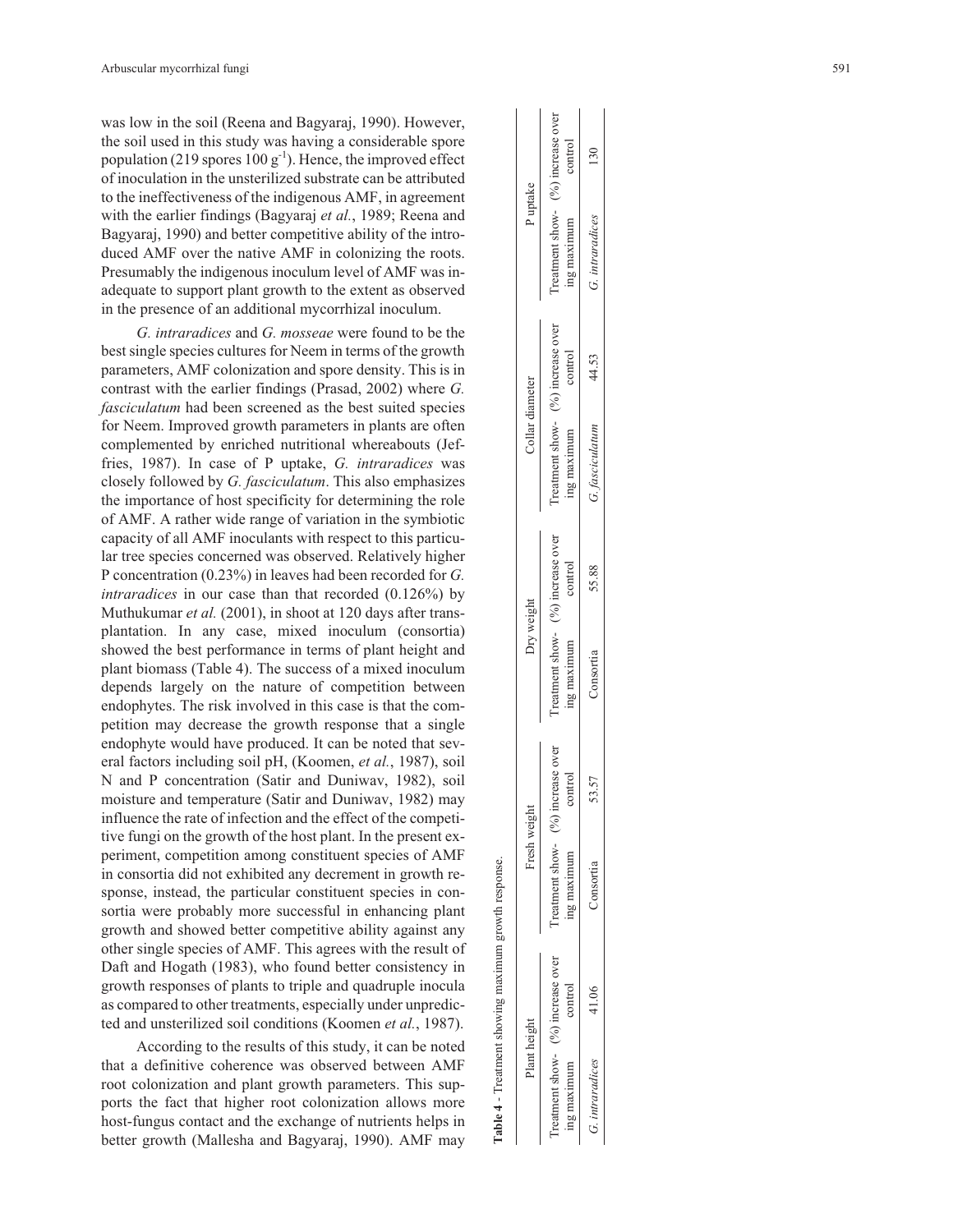differ in their symbiotic effectiveness, which depends on their preference for particular soils or host plant specificity (Dhillon, 1992), direct ability to stimulate plant growth (Abbott and Robson, 1978; Govinda Rao *et al.*, 1983), rate of infection (Rajan *et al.*, 2000; Abbott and Robson, 1982; Miller *et al.*, 1987) and competitive ability (Michelsen, 1993). Increased P uptake in AMF treated plants was observed. This may be attributed to increased absorption through extramatrical hyphae of AMF or the enhanced growth of AMF roots may have facilitated the P absorption from soil.

From the above trial, it can be summarized that for *A. indica*, consortia, with the composition specified in this work, has performed best in terms of plant height and plant biomass followed by *G. intraradices*. However, *G. intraradices* turned out to be best in case of P uptake and root colonization. Such trials should be repeated in future to further streamline the best available growth boosting AMF species for each particular forest tree species. Thereafter such treatments with AMF can be adopted as a regular practice at the nurseries of Gujarat for raising specified forest tree species. This approach will surely help realizing the uphill task of aggressive reforestation of this semi-arid part of the country.

# Acknowledgement

This study was funded by the Gujarat State Biotechnology Mission, Gandhinagar, Gujarat, India. The authors (KB and MHG) would like to acknowledge Dr. H.S. Singh, Mr. R.N. Tripathi, Mr. S.P. Sisodiya, Dr. B. H. Patel, Ms. Shruti Kaila and Ms. Nisha D. Goswami for many useful discussions.

# **References**

- Abbott LK, Robson AD (1978) Growth of subterranean clover in relation to formation of endomycorrhizas by introduced and indigenous fungi in a field soil. New Phyto 81:575-585.
- Abbott LK, Robson AD (1982) The role of vesicular arbuscular mycorrhizal fungi and selection of fungi for inoculation. Aust J Agric Res 33:389-408.
- Arya A (1999) Application of AM fungi to increase biomass of Neem seedlings. In: Proceedings of the National Conference on Mycorrhiza, Barkatulla University, Bhopal, pp 71.
- Bagyaraj DJ (1984) Biological interactions with VA mycorrhizal fungi. In: Powell CL, Bagyaraj DJ (eds) VA Mycorrhiza. CRC Press, Boca Raton, pp 131-153.
- Bagyaraj DJ, Byra Reddy MS, Nalini PA (1989) Selection of an efficient inoculant VA mycorrhizal fungus for *Leucaena.* For Ecol Manag 27:81-85.
- Benge MD (1989) Cultivation and propagation of the neem tree. In: Jacobson M. (ed) Focus on Phyytochemical Pesticides Vol. 1. The Neem Tree. CRC Press Inc., Boca Raton, pp 1-18.
- Bhattacharya PM, Misra D, Saha F, Chaudhury S (2000) Arbuscular Mycorrhizal dependency of *Eucalyptus tereticornis* Sm: how real is it? Mycorrhiza News 12:11-15.
- Burleigh SH, Cavagnaro T, Jakobsen I (2002) Functional diversity of arbuscular mycorrhizas extends to the expression of plant genes involved in P nutrition. J Exp Bot 53:1593-1601.
- Daft MJ, Hogarth BG (1983) Competitive interactions amongst four species of Glomus on maize and onion. Trans Br Mycol Soc 80:339-345.
- Dhillon SS (1992) Dual inoculation of pretransplant stage *Oryza sativa L.* plants with indigenous vesicular arbuscular mycorrhizal fungi and fluoresccnt *Pseudomonas* spp. Biol Fert Soils 13:147-151.
- Duncan DM (1955) Multiple range and multiple tests. Biometrics 42:1-42.
- Garg RK, Pandey A, Goyal D, Sharma RK (1999) Effect of VAM inoculations on the growth of nursery seedlings of *Eucalyptus tereticornis* in different geoclimatic conditions. Indian Forester 125:684-689.
- Gerdemann JW, Nicolson TH (1963) Spores of mycorrhizal endogone extracted from soil by wet sieving and decanting*.* Trans Br Mycol Soc 46:235-244.
- Ghosh AB, Bajaj JC, Hassan R, Singh D (1983) Soil and water testing methods - A laboratory manual. IARI, New Delhi.
- Giovannetti M, Mosse B (1980) An evaluation of techniques to measure vesicular-arbuscular infection in roots. New Phytol 84:489-500.
- Govinda Rao YS, Bagyaraj DJ, Rai PV (1983) Selection of an efficient VA mycorrhizal fungus for finger millet. Zentralbl Mikrobiol 138:415-419.
- Habte M, Muruleedhara BN, Ikawa H (1993) Response of neem (*Azadirachta indica*) to soil P concentration and mycorrhizal colonization. Arid Land Res Manag 7:327-333.
- Harley JL, Smith SE (1983) Mycorrhizal Symbiosis. Academic Press, London, 483 pp.
- Jackson ML (1973) Estimation of Phosphorus Content. Soil Chemical Analysis. Printer Hall Inc., New Delhi.
- Jeffries P (1987) Use of mycorrhizae in agriculture. Crit Rev Biotechnol 5:319-357.
- Johnson NC, Graham JH, Smith FA (1997) Functioning of mycorrhizal associations along the mutualism-parasitism continuum. New Phytol 135:575-585.
- Koomen I, Grace C, Hayman DS (1987) Effectiveness of single and multiple mycorrhizal inocula on growth of clover and strawberry plants at two soil pH. Soil Biology and Biochemistry 19:539-544.
- Kumar PP, Reddy SR, Reddy SM (2000) Mycorrhizal dependency of some agroforestry tree species. Indian Forester 126:397-402.
- Mallesha BC and Bagyaraj DJ (1990) Effect of staggered inoculation of growth medium with *Glomus mosseae* and *Rhizobium* on *Leucaena*. In: Bagyaraj DJ and Manjunath A (eds) Mycorrhizal symbiosis and Plant Growth. Karnataka, Bangalore, pp 104-106.
- Michelsen A (1992) Mycorrhiza and root nodulation in seedlings from five nurseries in Ethiopia and Somalia. For Ecol Manag 48:335-344.
- Michelsen A (1993) Growth improvement of Ethiopian acacias by addition of vesicular-arbuscular mycorrhizal fungi or roots of native plants to non-sterile nursery soil. For Ecol Manag 59:193-206.
- Miller RM, Jarstfer AG, Pillai JK (1987) Biomass allocation in an Agropyron smithi-Glomus symbiosis. Am J Bot 74:114- 122.